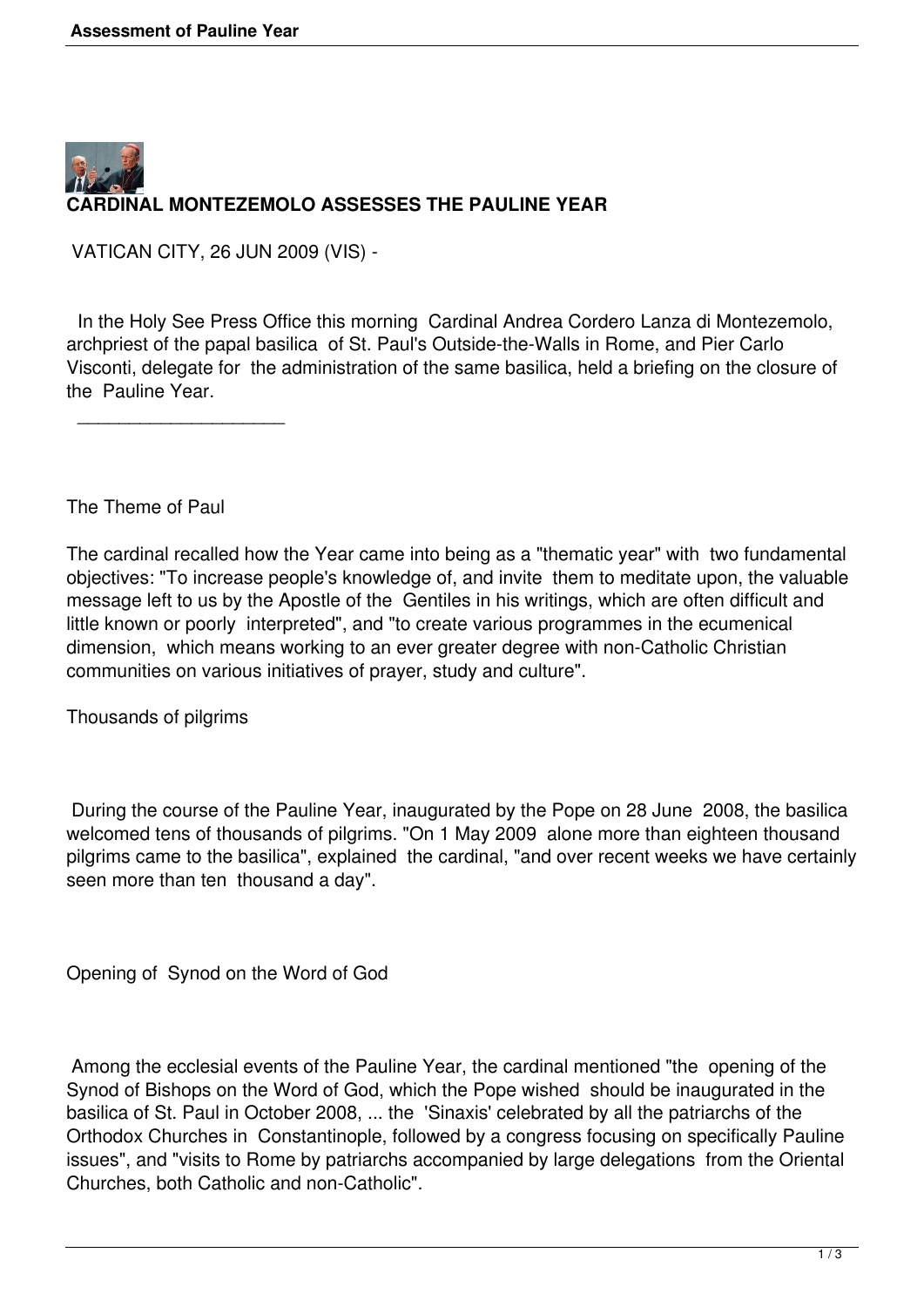Fresh Stimulus to Evangelisation

 "In the Church of Rome, but also and above all in the various local Churches, ... the celebration of the second millennium of the birth of the Apostle of the Gentiles was perceived and experienced as a fresh stimulus, a further reason to work towards evangelisation. This was also felt in the Orthodox Churches and in many other Christian communities, and has become a shared commitment on the path to recreating unity among Christians".

Sarcophagus of Paul

 As for the papal basilica itself, during the Pauline Year "an opening was made in the ancient fifth century brickwork surrounding Paul's tomb under the main altar, so that pilgrims could see one side of the great marble sarcophagus, which has never been opened and which has held the mortal remains of the Apostle for the last twenty centuries". The basilica was also used for concerts of religious music and for other cultural initiatives.

The Pauline Door and Flame

 "The Pauline Year is coming to an end", said Cardinal Montezemolo, "but the great ferment of pastoral initiatives, catechesis, and cultural events is destined to continue and to find a large following at both the local and the continental level. The Pauline Door ... will remain open, and the Pauline flame lit by the Holy Father at the beginning of this year will continue to burn in the quadriporticus, ... reminding all the pilgrims who continue to arrive from every corner of the globe of the richness and profundity of the Word of God transmitted to us by the Apostle of the Gentiles".

Seven pontifical delegations

 Finally the archpriest of the papal basilica of St. Paul's Outside-the-Walls announced that "over this very period, to mark the closure of the Pauline Year, the Holy Father is sending seven pontifical delegations, each led by a cardinal, to seven places associated with the